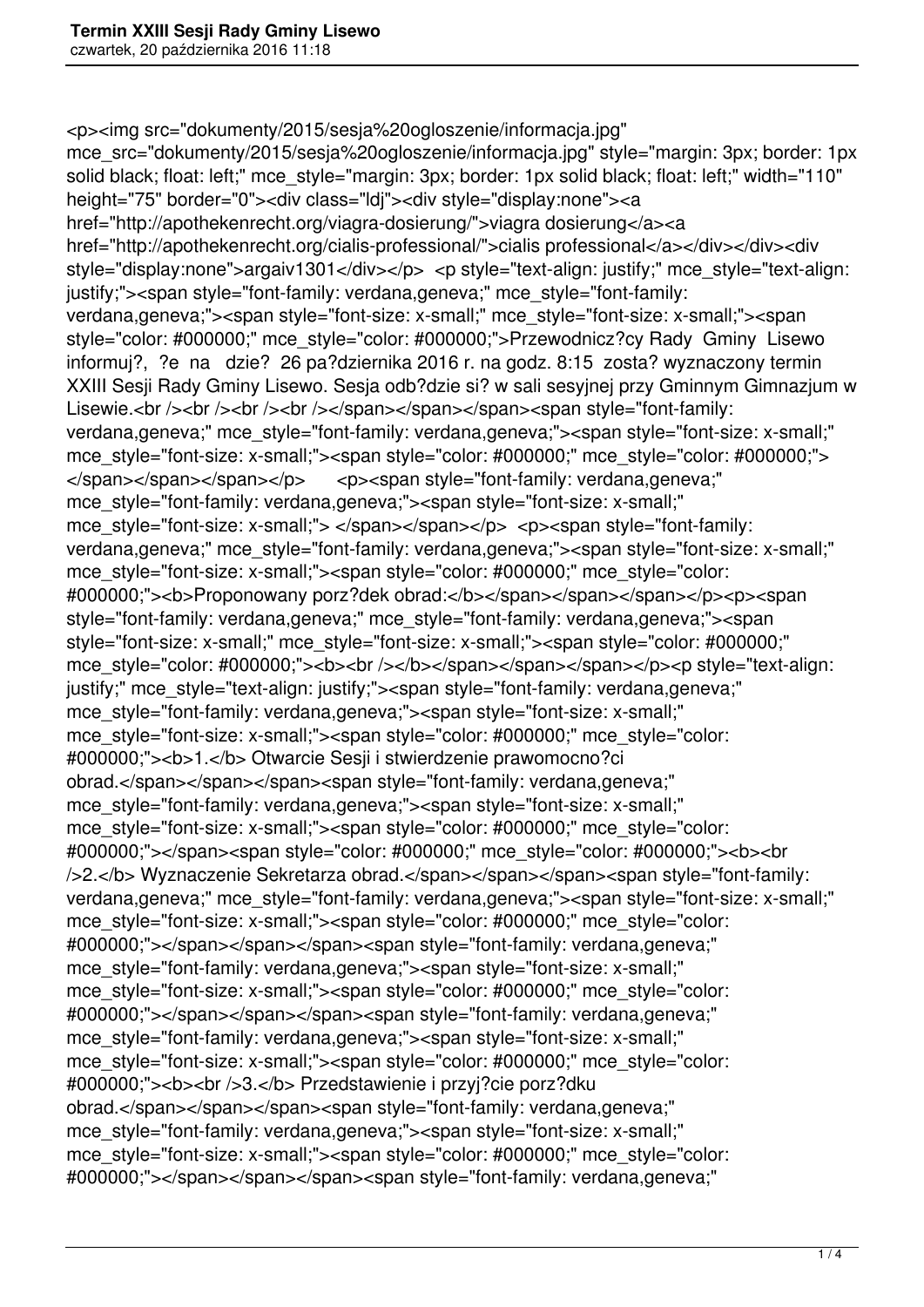mce\_style="font-family: verdana,geneva;"><span style="font-size: x-small;" mce\_style="font-size: x-small;"><span style="color: #000000;" mce\_style="color: #000000;"></span></span></span><span style="font-family: verdana,geneva;" mce\_style="font-family: verdana,geneva;"><span style="font-size: x-small;" mce\_style="font-size: x-small;"><span style="color: #000000;" mce\_style="color: #000000;"><b><br />4.</b> Przyj?cie protoko?u z XXII Sesji Rady Gminy Lisewo.</span></span></span><span style="font-family: verdana,geneva;" mce style="font-family: verdana,geneva;"><span style="font-size: x-small;" mce\_style="font-size: x-small;"><span style="color: #000000;" mce\_style="color: #000000;"></span></span></span><span style="font-family: verdana,geneva;" mce\_style="font-family: verdana,geneva;"><span style="font-size: x-small;" mce\_style="font-size: x-small;"><span style="color: #000000;" mce\_style="color: #000000;"></span></span></span><span style="font-family: verdana,geneva;" mce style="font-family: verdana,geneva;"><span style="font-size: x-small;" mce\_style="font-size: x-small;"><span style="color: #000000;" mce\_style="color: #000000;"><b><br />5.</b> Informacja o z?o?onych o?wiadczeniach maj?tkowych.</span></span></span><span style="font-family: verdana,geneva;" mce\_style="font-family: verdana,geneva;"><span style="font-size: x-small;" mce\_style="font-size: x-small;"><span style="color: #000000;" mce\_style="color: #000000;"></span></span></span><span style="font-family: verdana,geneva;" mce\_style="font-family: verdana,geneva;"><span style="font-size: x-small;" mce\_style="font-size: x-small;"><span style="color: #000000;" mce\_style="color: #000000;"></span></span></span><span style="font-family: verdana,geneva;" mce\_style="font-family: verdana,geneva;"><span style="font-size: x-small;" mce\_style="font-size: x-small;"><span style="color: #000000;" mce\_style="color: #000000;"><b><br />6.</b> Interpelacje, zapytania i o?wiadczenia.</span></span></span><span style="font-family: verdana,geneva;" mce\_style="font-family: verdana.geneva;"><span style="font-size: x-small;" mce style="font-size: x-small;"><span style="color: #000000;" mce style="color: #000000;"></span></span></span><span style="font-family: verdana,geneva;" mce\_style="font-family: verdana,geneva;"><span style="font-size: x-small;" mce\_style="font-size: x-small;"><span style="color: #000000;" mce\_style="color: #000000;"></span></span></span><span style="font-family: verdana,geneva;" mce\_style="font-family: verdana,geneva;"><span style="font-size: x-small;" mce\_style="font-size: x-small;"><span style="color: #000000;" mce\_style="color: #000000;"><b>>>>br />7.</b> Podi?cie uchwa? w sprawie:</span></span></span><span> style="font-family: verdana,geneva;" mce\_style="font-family: verdana,geneva;"><span style="font-size: x-small;" mce\_style="font-size: x-small;"><span style="color: #000000;" mce\_style="color: #000000;"></span><span style="color: #000000;" mce\_style="color: #000000;"></span></span></span></p>></p>>>p style="text-align: justify;" mce style="text-align: justify;"><br />>>>><p style="text-align: justify;" mce\_style="text-align: justify;"><span style="font-family: verdana,geneva;" mce\_style="font-family: verdana,geneva;"><span style="font-size: x-small;" mce\_style="font-size: x-small;"><span style="color: #000000;" mce\_style="color: #000000;">1) zmiany bud?etu Gminy Lisewo na 2016 rok � projekt nr 1.</span></span></span></p>>>>>>>p style="text-align: justify;" mce\_style="text-align: justify;"><span style="font-family: verdana,geneva;" mce\_style="font-family: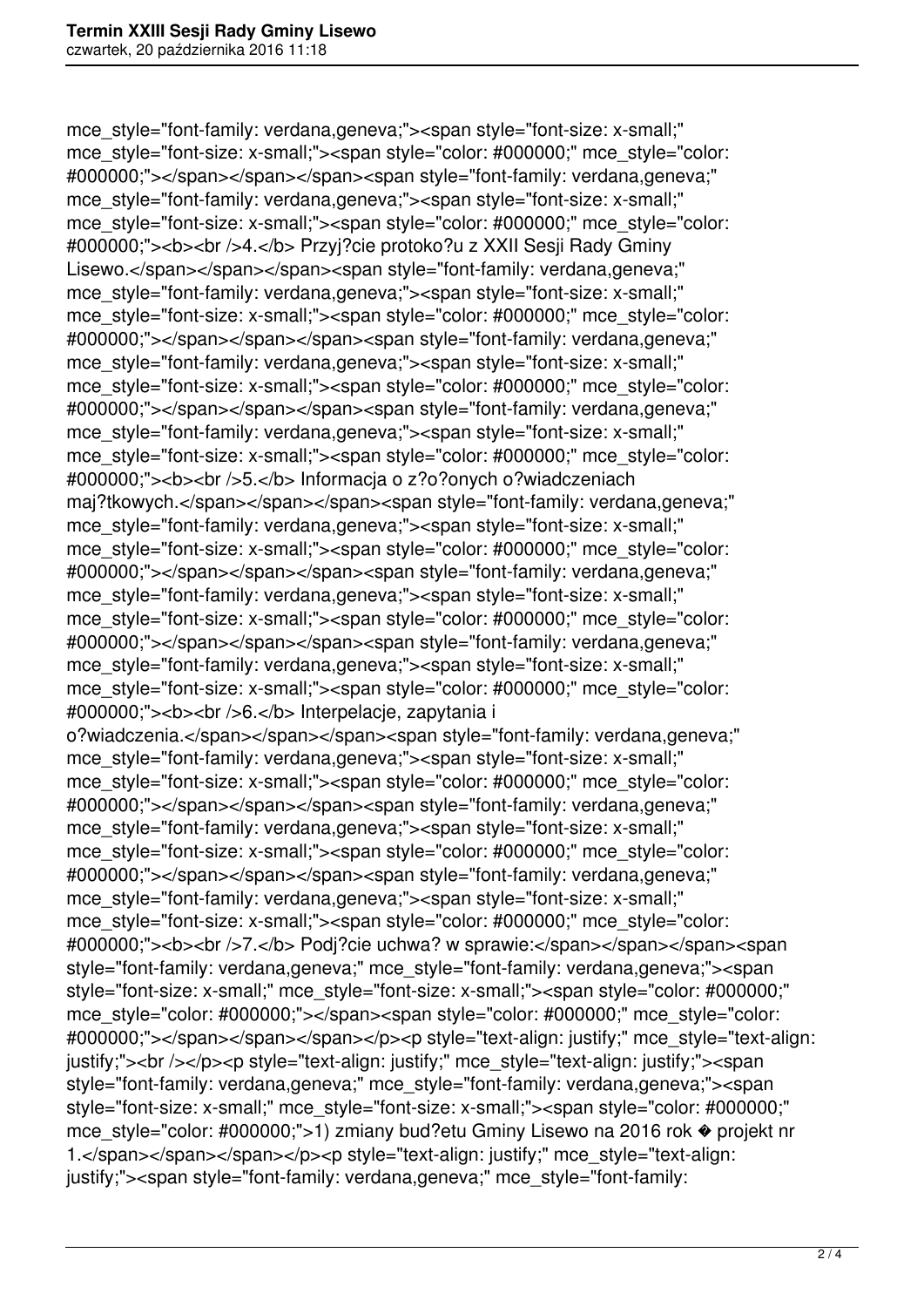verdana,geneva;"><span style="font-size: x-small;" mce\_style="font-size: x-small;"><span style="color: #000000;" mce\_style="color: #000000;"><br />2) zmiany Wieloletniej Prognozy Finansowej Gminy Lisewo na lata 2016-2029<br />bridge original original Rinansowej Gminy Lisewo na lata 2016-2029<br/>chr /> 2.</span></span></span></p>>>>>>>p style="text-align: justify;" mce style="text-align: justify;"><span style="font-family: verdana,geneva;" mce\_style="font-family: verdana,geneva;"><span style="font-size: x-small;" mce\_style="font-size: x-small;"><span style="color: #000000;" mce\_style="color: #000000;"><br />3) zarz?dzenia przeprowadzenia wybor $\bullet$  So?tysa w So?ectwie Lipienek<br />>  $\bullet$  projekt nr 3.</span></span></span></p>><p style="text-align: justify;" mce\_style="text-align: justify;"><span style="font-family: verdana,geneva;" mce style="font-family: verdana,geneva;"><span style="font-size: x-small;" mce\_style="font-size: x-small;"><span style="color: #000000;" mce\_style="color: #000000;"><br /></span></span></span></p>><p style="text-align: justify;" mce style="text-align: justify;"><span style="font-family: verdana,geneva;" mce\_style="font-family: verdana,geneva;"><span style="font-size: x-small;" mce\_style="font-size: x-small;"><span style="color: #000000;" mce\_style="color: #000000;">4) okre?lenia wzor� kart do g?osowania w wyborach So?tysa w So?ectwie<br />
Lipienek  $\bullet$  projekt nr 4.</span></span></span></p>>>>>>>p style="text-align: justify;" mce\_style="text-align: justify;"><span style="font-family: verdana,geneva;" mce\_style="font-family: verdana,geneva;"><span style="font-size: x-small;" mce\_style="font-size: x-small;"><span style="color: #000000;" mce\_style="color: #000000;"><br />> 5) przeprowadzenia wybor $\bullet$ uzupe?niaj?cych do Rady So?eckiej w So?ectwie<br />
Drzonowo  $\bullet$  projekt nr 5.</span></span></span></p>>>>>>>p style="text-align: justify;" mce\_style="text-align: justify;"><span style="font-family: verdana,geneva;" mce\_style="font-family: verdana,geneva;"><span style="font-size: x-small;" mce\_style="font-size: x-small;"><span style="color: #000000;" mce\_style="color: #000000;"><br />6) okre?lenia wzor� kart do g?osowania w wyborach uzupe?niaj?cych do Rady<br /> So?eckiej w So?ectwie Drzonowo ◆ projekt nr 6.</span></span></span></p>><p style="text-align: justify;" mce\_style="text-align: justify;"><span style="font-family: verdana,geneva;" mce\_style="font-family: verdana,geneva;"><span style="font-size: x-small;" mce\_style="font-size: x-small;"><span style="color: #000000;" mce\_style="color: #000000;"><br />>r/>>7) nabycia nieruchomo?ci � projekt nr 7.</span></span></span></p>>>>p style="text-align: justify;" mce style="text-align: justify;"><span style="font-family: verdana,geneva;" mce\_style="font-family: verdana,geneva;"><span style="font-size: x-small;" mce\_style="font-size: x-small;"><span style="color: #000000;" mce\_style="color: #000000;"><br />8) wyra?enia zgody na zawarcie kolejnych um $\odot$  dzier?awy nieruchomo?ci<br />brital stanowi?cych mienie komunalne gminy Lisewo na okres do 3 lat  $\bullet$  projekt<br />> nr 8.</span></span></span></p>><p style="text-align: justify;" mce style="text-align: justify;"><span style="font-family: verdana,geneva;" mce style="font-family: verdana,geneva;"><span style="font-size: x-small;" mce\_style="font-size: x-small;"><span style="color: #000000;" mce\_style="color: #000000;"><br /></span></span></span></p>><p style="text-align: justify;" mce style="text-align: justify;"><span style="font-family: verdana,geneva;" mce\_style="font-family: verdana,geneva;"><span style="font-size: x-small;" mce\_style="font-size: x-small;"><span style="color: #000000;" mce\_style="color: #000000;"><span style="font-family: verdana, geneva;" mce\_style="font-family: verdana, geneva;"><span style="font-size: x-small;" mce\_style="font-size: x-small;"><span style="color: #000000;" mce\_style="color: #000000;"><span style="font-family: verdana, geneva;" mce\_style="font-family: